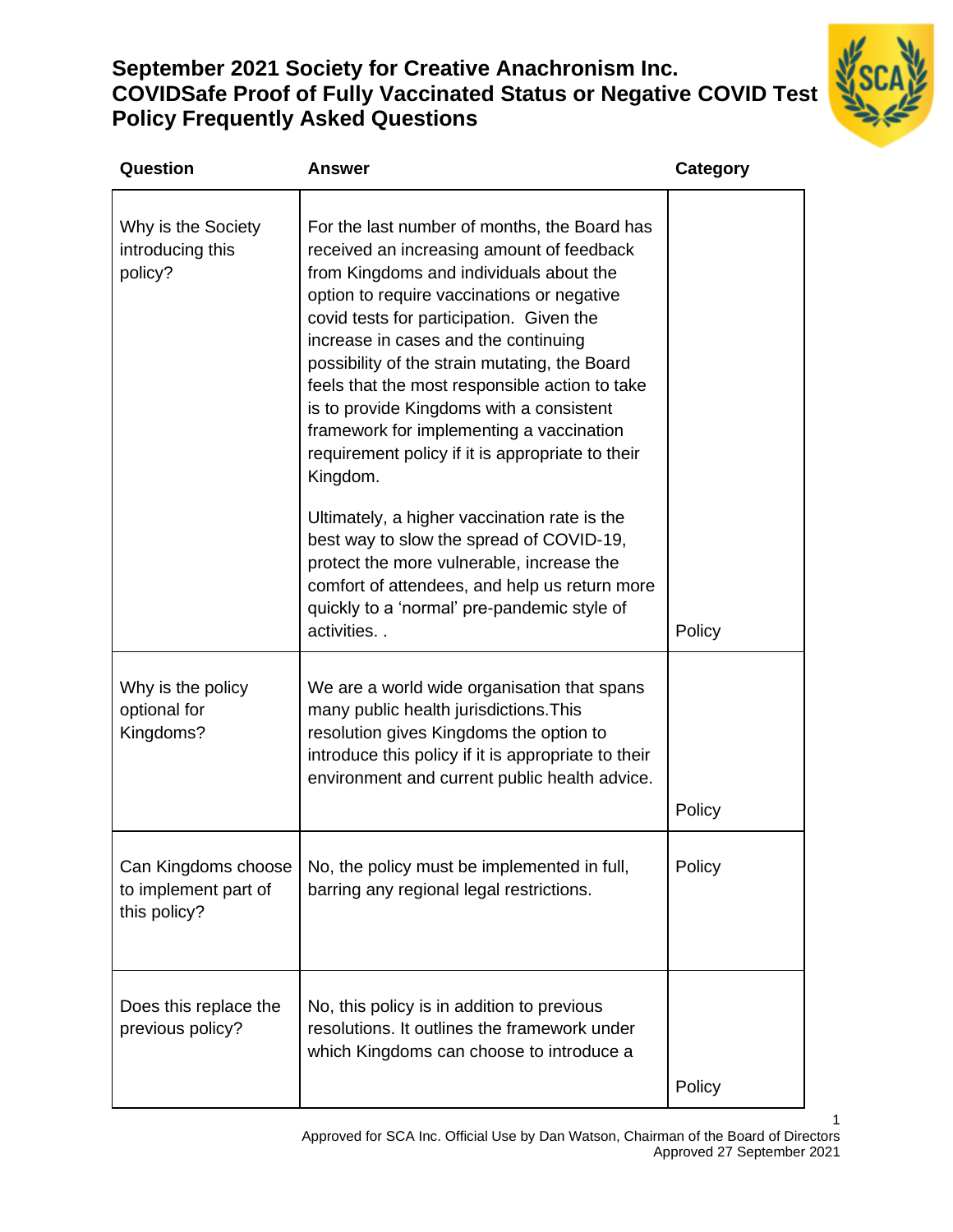## **September 2021 Society for Creative Anachronism Inc. COVIDSafe Proof of Fully Vaccinated Status or Negative COVID Test Policy Frequently Asked Questions**



|                                                                                                              | $\mathcal{L}_{\mathbf{y}}$ , requesting reduced Queenon<br>vaccination or negative covid test<br>requirement.                                                                                                                                                                          |                |
|--------------------------------------------------------------------------------------------------------------|----------------------------------------------------------------------------------------------------------------------------------------------------------------------------------------------------------------------------------------------------------------------------------------|----------------|
| What if the policy<br>cannot be<br>implemented in some<br>regions of a Kingdom<br>due to local law?          | Kingdom Seneschals who wish to implement<br>the policy but have legal restrictions in some<br>regions should discuss this matter with the<br>Society Seneschal.                                                                                                                        | Policy         |
| What if some aspects<br>of the policy cannot be<br>implemented due to<br>legal requirements in<br>a Kingdom? | Kingdom Seneschals who wish to implement<br>the policy but have legal restrictions for some<br>aspects should discuss this matter with the<br>Society Seneschal.                                                                                                                       | Policy         |
| Who is considered<br>fully vaccinated?                                                                       | People are considered fully vaccinated after<br>receiving the full series of a COVID 19<br>vaccine or combination of COVID-19 vaccines<br>approved by the World Health Organization<br>(e.g., two doses of a two-dose vaccine series,<br>or one dose of a single-dose vaccine series). | Implementation |
| Does a previous<br>COVID-19 infection<br>allow you to attend<br>these settings?                              | No, a previous infection is not a substitute for<br>being fully vaccinated.                                                                                                                                                                                                            | Implementation |
| What if I don't want to<br>disclose my<br>vaccination status?                                                | We respect your right not to disclose your<br>vaccination status. Attendees who do not wish<br>to disclose their vaccination status have the<br>option of producing a negative viral COVID-19<br>test (PCR or antigen) result taken within 72<br>hours of the event commencing.        | Implementation |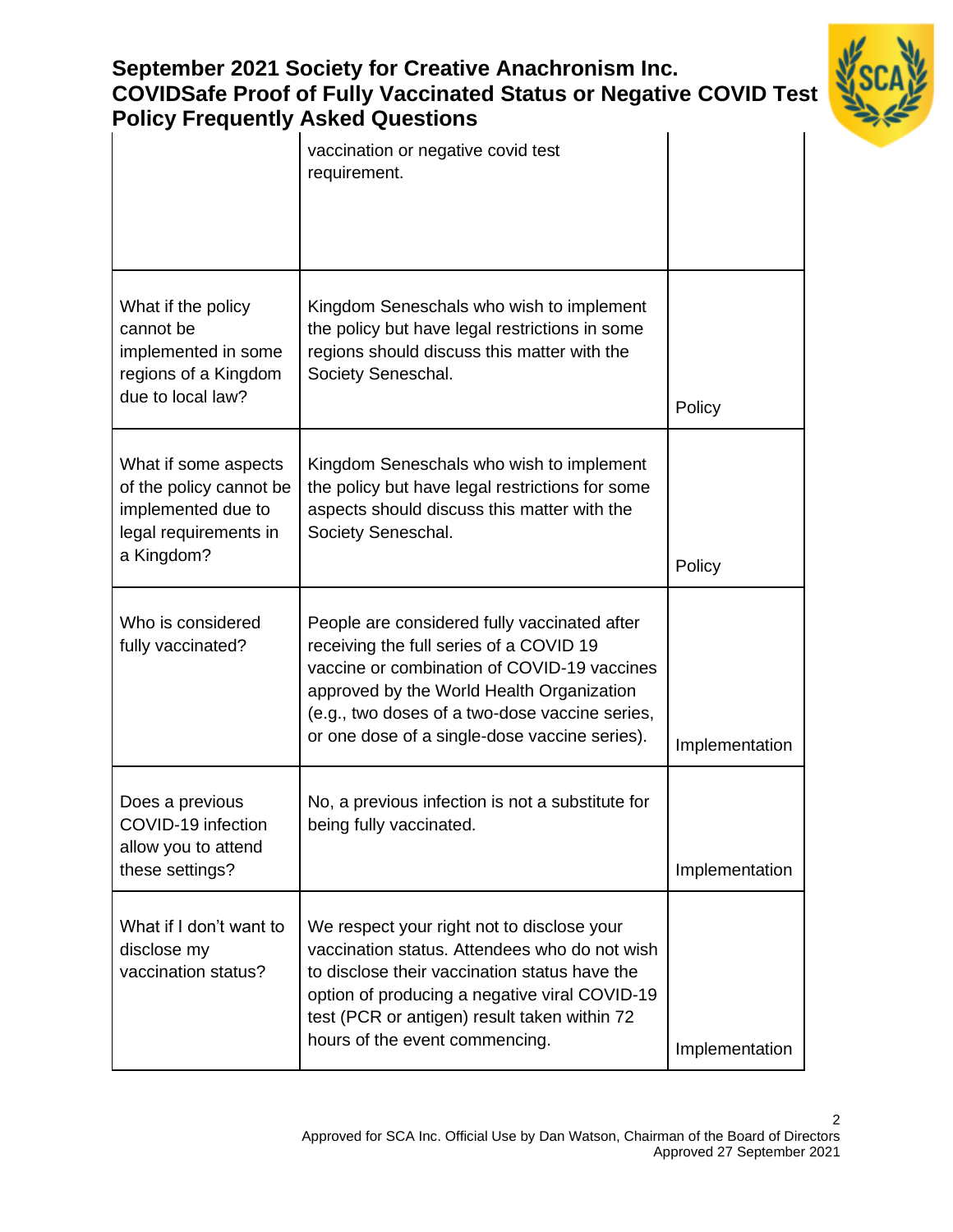| <b>Policy Frequently Asked Questions</b>                        | <b>COVIDSafe Proof of Fully Vaccinated Status or Negative COVID Test</b>                                                                                                                                                                                                                                 |                |
|-----------------------------------------------------------------|----------------------------------------------------------------------------------------------------------------------------------------------------------------------------------------------------------------------------------------------------------------------------------------------------------|----------------|
| When should I not<br>attend an SCA<br>activity?                 | Do not attend SCA activities if you have<br>symptoms of COVID-19 (fever, chills, cough,<br>shortness of breath, fatigue, muscle or body<br>aches, headache, new loss of taste or smell,<br>sore throat, congestion or runny nose, nausea<br>or vomiting, diarrhea), even if you have been<br>vaccinated. |                |
|                                                                 | Do not attend SCA activities if you have tested<br>positive for COVID-19 in the last 14 days.                                                                                                                                                                                                            |                |
|                                                                 |                                                                                                                                                                                                                                                                                                          | Implementation |
| What types of Covid<br>test are acceptable?                     | Attendees without proof of vaccination must<br>provide proof of a negative PCR test or a<br>negative antigen test taken within 72 hours of<br>the start of the activity.                                                                                                                                 | Implementation |
| What if I am unable to<br>be vaccinated for<br>medical reasons? | Attendees without proof of vaccination must<br>provide proof of a negative PCR test or a<br>negative antigen test taken within 72 hours of<br>the start of the activity.                                                                                                                                 | Implementation |
| What about children?                                            | Proof of Vaccination or a negative test will not<br>be required for children under 12. Children 3-<br>11 shall wear masks.                                                                                                                                                                               | Implementation |
| Do I have to wear a<br>mask?                                    | Masks may be mandated by Kingdoms as per<br>the Board's previous resolution. They are<br>strongly recommended for non-vaccinated<br>attendees save for those children under 2<br>years old.                                                                                                              | Implementation |

**September 2021 Society for Creative Anachronism Inc.**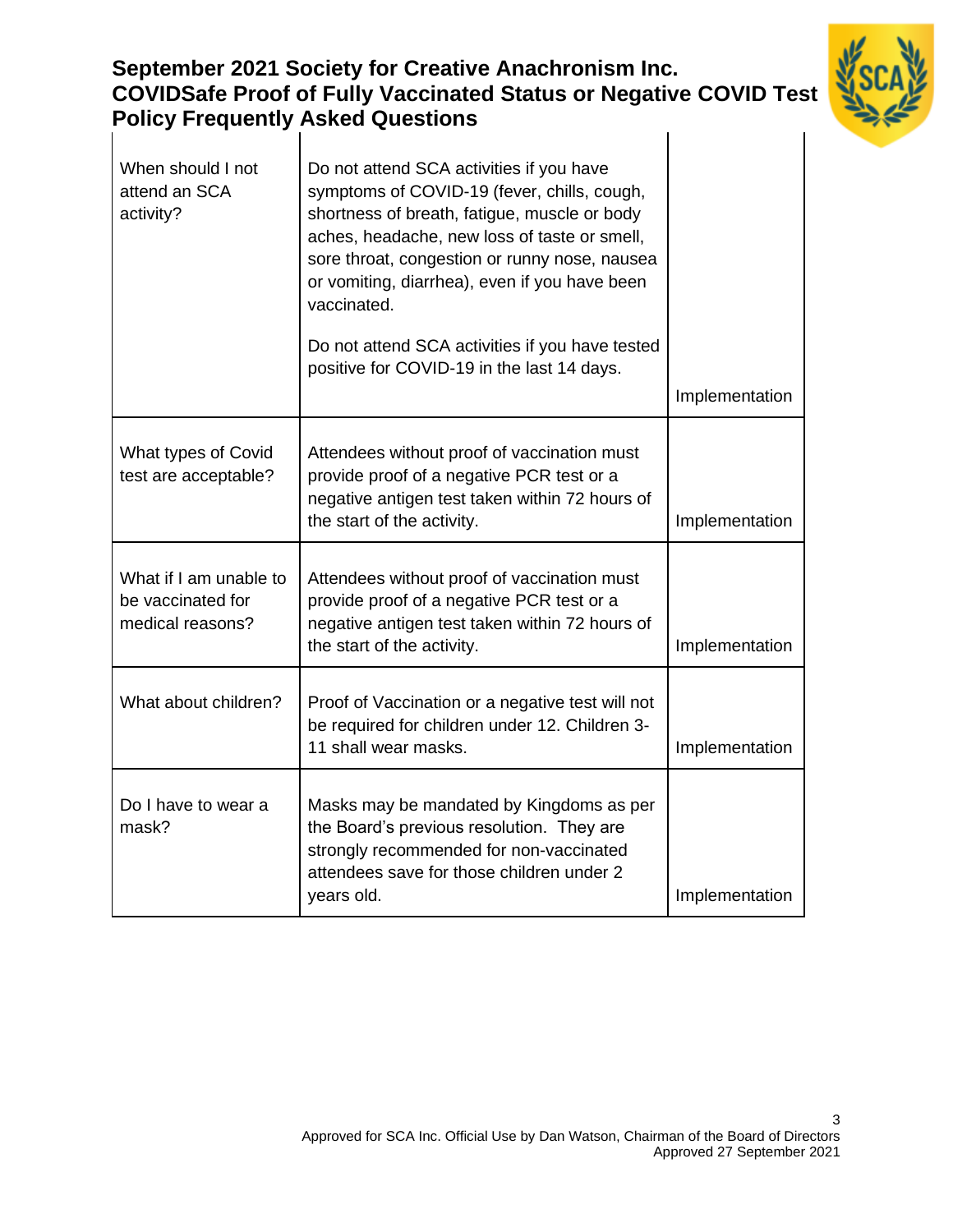### **September 2021 Society for Creative Anachronism Inc. COVIDSafe Proof of Fully Vaccinated Status or Negative COVID Test Policy Frequently Asked Questions**  $\overline{1}$



| What is appropriate<br>proof of a negative<br>test result?      | The following formats are acceptable proofs of<br>a negative COVID-19 test: paper negative<br>COVID-19 test results (original only; no<br>photocopies accepted), digital or emailed<br>COVID-19 test results; or record of COVID-19<br>testing from a healthcare provider including<br>original digital email notification or personal<br>electronic health record.<br>The negative COVID-19 test result must<br>include:                                                                                                                                                                                                                                            |                |
|-----------------------------------------------------------------|----------------------------------------------------------------------------------------------------------------------------------------------------------------------------------------------------------------------------------------------------------------------------------------------------------------------------------------------------------------------------------------------------------------------------------------------------------------------------------------------------------------------------------------------------------------------------------------------------------------------------------------------------------------------|----------------|
|                                                                 | Where the test was administered,<br>including information such as the<br>name and contact information for the<br>laboratory or healthcare personnel<br>who performed the test<br>A specimen collection dated 72 hours<br>or less before the event.<br>Attendee's name and either date of<br>birth, age, or passport number<br>A negative test result using words or<br>$\bullet$<br>phrases including:<br>Negative<br>$\circ$<br>Undetectable<br>$\circ$<br>SARS-CoV-2 RNA not<br>$\circ$<br>detected<br>SARS-CoV-2 antigen not<br>O<br>detected<br>COVID-19 not detected<br>$\circ$<br>Not reactive<br>$\circ$<br>Test results marked "invalid" are not<br>accepted | Implementation |
| What kind of health<br>information are you<br>storing about me? | Kingdoms who chose to implement this policy<br>will not keep a record of your proof of<br>vaccination or a negative covid test. No<br>medical information is being recorded, only a<br>record that it has been checked.                                                                                                                                                                                                                                                                                                                                                                                                                                              | Implementation |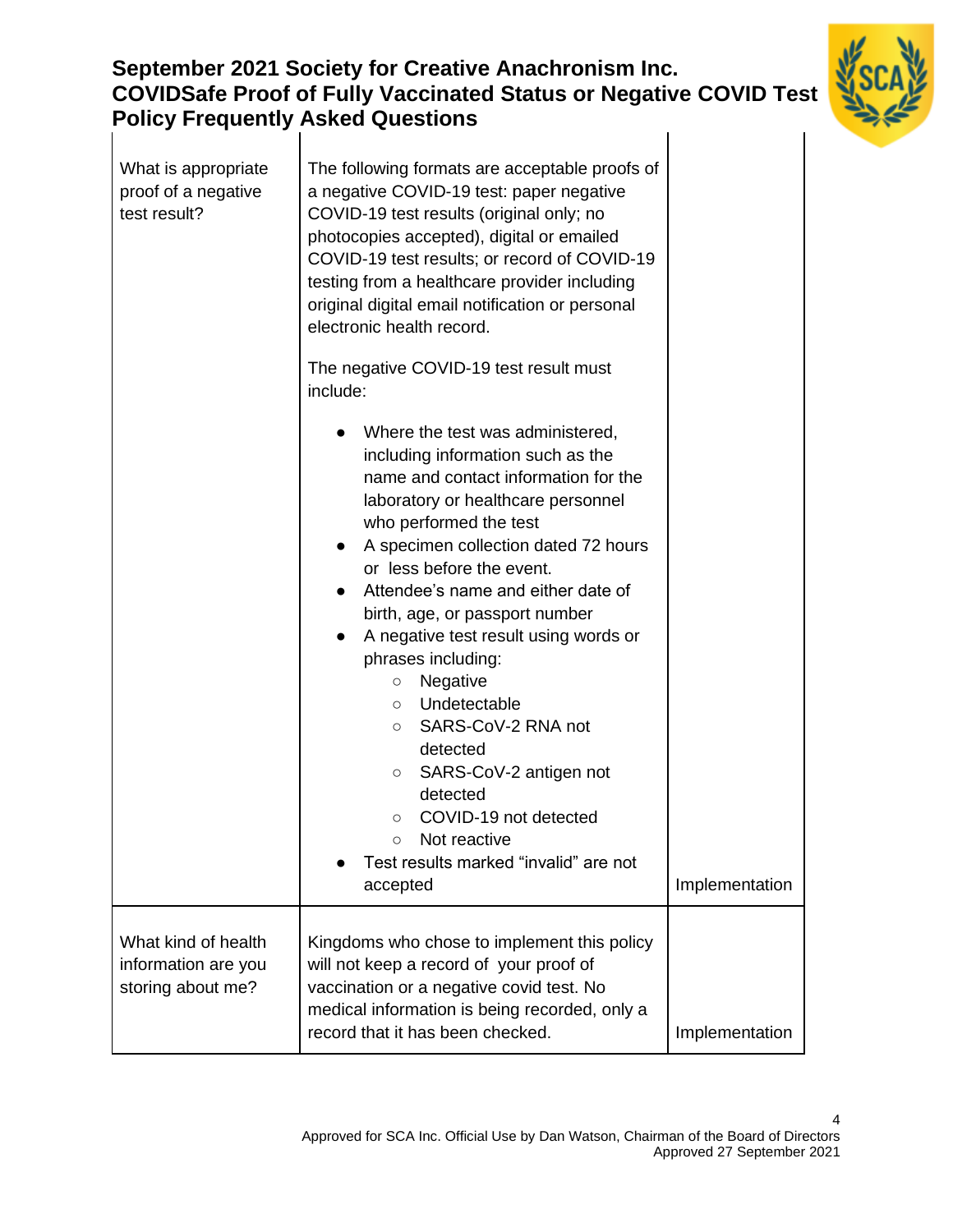#### **September 2021 Society for Creative Anachronism Inc. COVIDSafe Proof of Fully Vaccinated Status or Negative COVID Test Policy Frequently Asked Questions**  $\overline{1}$



| Can only a single<br>person check proof of<br>vaccination/negative<br>test results?                                                    | No, this action can be undertaken by multiple<br>people at gate but each person must verify<br>their actions at the end of their shifts.                             |                |
|----------------------------------------------------------------------------------------------------------------------------------------|----------------------------------------------------------------------------------------------------------------------------------------------------------------------|----------------|
|                                                                                                                                        |                                                                                                                                                                      | Implementation |
| Who should we notify<br>if someone is removed<br>from site for non-<br>compliance with the<br>policy?                                  | You should notify your Kingdom Seneschal<br>who will in turn notify the Society Seneschal<br>and SCA President.                                                      |                |
|                                                                                                                                        |                                                                                                                                                                      | Implementation |
| When does the 3 day<br>clock for negative<br>tests start? Is it from<br>the first day of the<br>event or does it start<br>from the day | It starts from the first day of the event.                                                                                                                           |                |
| checked?                                                                                                                               |                                                                                                                                                                      | Implementation |
| Does this include<br>activities or just<br>events?                                                                                     | Events are defined in Corpora II.A and include<br>official SCA activities such as meetings,<br>trainings etc.                                                        | Implementation |
| Does the policy mean<br>that people who<br>refuse to adhere to the<br>policy may be subject<br>to official sanction?                   | Failure to adhere to any SCA policy may<br>result in official sanctions.                                                                                             | Implementation |
|                                                                                                                                        |                                                                                                                                                                      |                |
| What about demos or<br>activities held in public<br>locations?                                                                         | People participating in SCA activities must<br>adhere to SCA policies. This is not required of<br>non SCA participants (i.e. observers and<br>passers by at demos.). | Implementation |
| If I attend an event in<br>a Kingdom with a<br>different COVIDSafe                                                                     | You must follow the policy of the Kingdom<br>hosting the event. This includes attendees<br>whose local laws would not permit the hosting                             | Implementation |